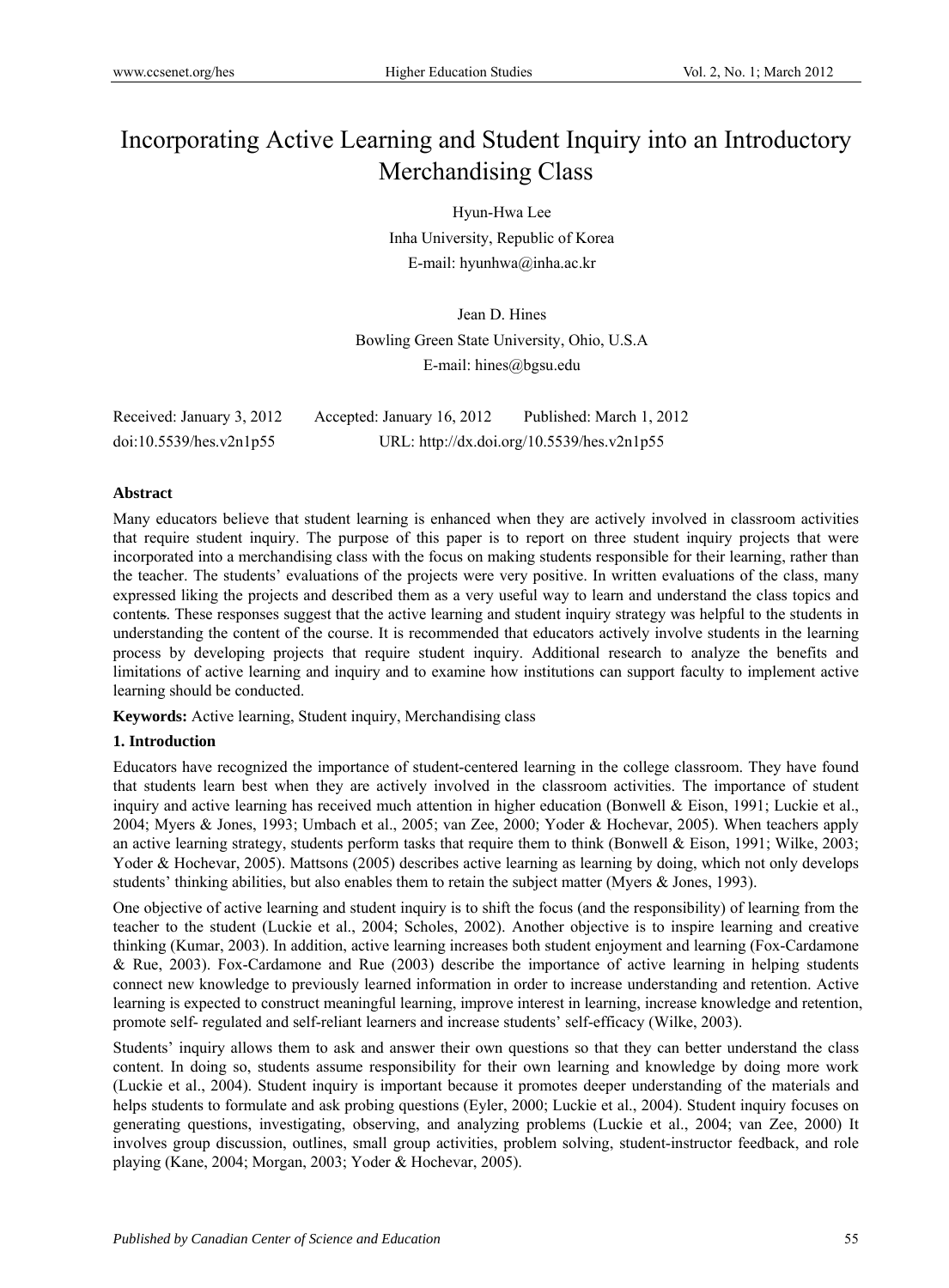Active learning and student inquiry based learning can be used across disciplines (Kane, 2004; Luckie et al., 2004; Morgan, 2003; Wilke, 2003; Wood, 2005; Yoder & Hochevar, 2005; van Zee, 2000). Wood (2005) constructed a student-centered course outline to encourage presentations, group work, and research. Yoder and Hochevar (2005) use small-group and class discussions, simulations, videos, demonstrations and exercises in a women's undergraduate psychology class. Morgan (2003) incorporated active learning in his international politics course by using role-playing, simulations and group problem solving.

In active learning and student inquiry, instructors are the ones who organize the activities to encourage the students' learning based on doing and thinking (Kane, 2004; Morgan, 2003; Umbach & Wawrzynski, 2005; Yoder & Hochevar, 2005). As a mediator, the teacher gets between the method and the students. This is crucial to stimulate active learning and students' inquiry (Umbach & Wawrzynski, 2005). Teachers need to have clear ideas on how to implement a variety of learning techniques in class (Yoder & Hochevar, 2005). Students' inquiry has been emphasized at the university at which the authors of this study teach to encourage a learner-centered classroom environment and undergraduate research. When students encountered the university curriculum and especially their first major course, the training process and the formation of their expectations for the major were crucial for their professional future. Active learning and students' inquiry are a necessary step in that direction. As instructors of an introductory class of merchandising, we applied the active learning strategy by incorporating students' inquiry throughout the semester. With the purpose of the shifting the responsibility of the learning from the teacher to the students (Luckie et al., 2004; Scholes, 2002), we focused class projects on active learning and student inquiry to make students responsible for their learning rather than the teacher. The purpose of this paper is to share our practices and experiences with incorporating three active learning and students' inquiry projects into an introductory merchandising class.

#### **2. The Purpose of the Introductory Merchandising Class**

The introductory merchandising course provides general information about the textiles and apparel industry and its academic and career possibilities. The textile and apparel industry is highly dynamic and rapidly-changing. It is important for instructors to stay abreast of current issues and research. However, active learning requires both the instructors' and students' participation. We believe that conducting an in-depth inquiry requires students to engage in critical thinking tasks such as analysis, synthesis, and evaluation. The students in the class are therefore required to complete three individual and team projects during the semester.

#### **3. Research Method**

The present study applies several active learning and student inquiry strategy into the introductory merchandising class. The purpose of the projects and process related to active learning and students' inquiry are given as well as the opportunities provided to the students to practice this learning strategy. The next section provides the information about different types of student inquiry projects integrated into the class in detail.

## **4. Application of Active Learning and Student Inquiry into an Introductory Merchandising Class**

The first assignment is to review important textile and apparel trade publications (e.g., *WWD, DNR, Textile world, Stores, Apparel, Earnshaw's* etc.). The purpose of this assignment is to familiarize students with various professional industry publications, which will be useful resources for them as professionals in the apparel and textile industry. Throughout the semester, students are assigned a specific print publication to review based on the topic being discussed in class. For example, when the topic is types of retail formats, students review *Stores* magazine. Students are required to review the print version of the publication, not the on-line edition. For each publication, they must report the general information about the trade publication (e.g., the name and address of the publisher, the subscription price, how often it is published, its target audience, the focus of its articles, the focus and type of its advertisements), as well as summarize one article from the publication. Students must use APA format for the bibliographic citation and include a copy of the article they are summarizing. Most of the information presented in the trade publication is very up to date information, so students are able to grasp the current trends and knowledge of the textile and apparel industry. In addition, since we would like to shift the learning responsibility to the students in applying active learning strategy, we provide opportunities to share their summaries of the articles in class. Students select the article they are interested in when they prepare the assignment and then become a teacher when sharing the ideas with the class.

The second assignment gives students an opportunity to explore and prepare themselves for future careers by completing a career investigation project. The final project is a written paper. Students select two careers and one company to investigate. They are required to find information about each career using general career sources and basic company information for their selected organization. In addition, they must conduct an interview with someone in the company who has chosen a career in one of the positions they are researching.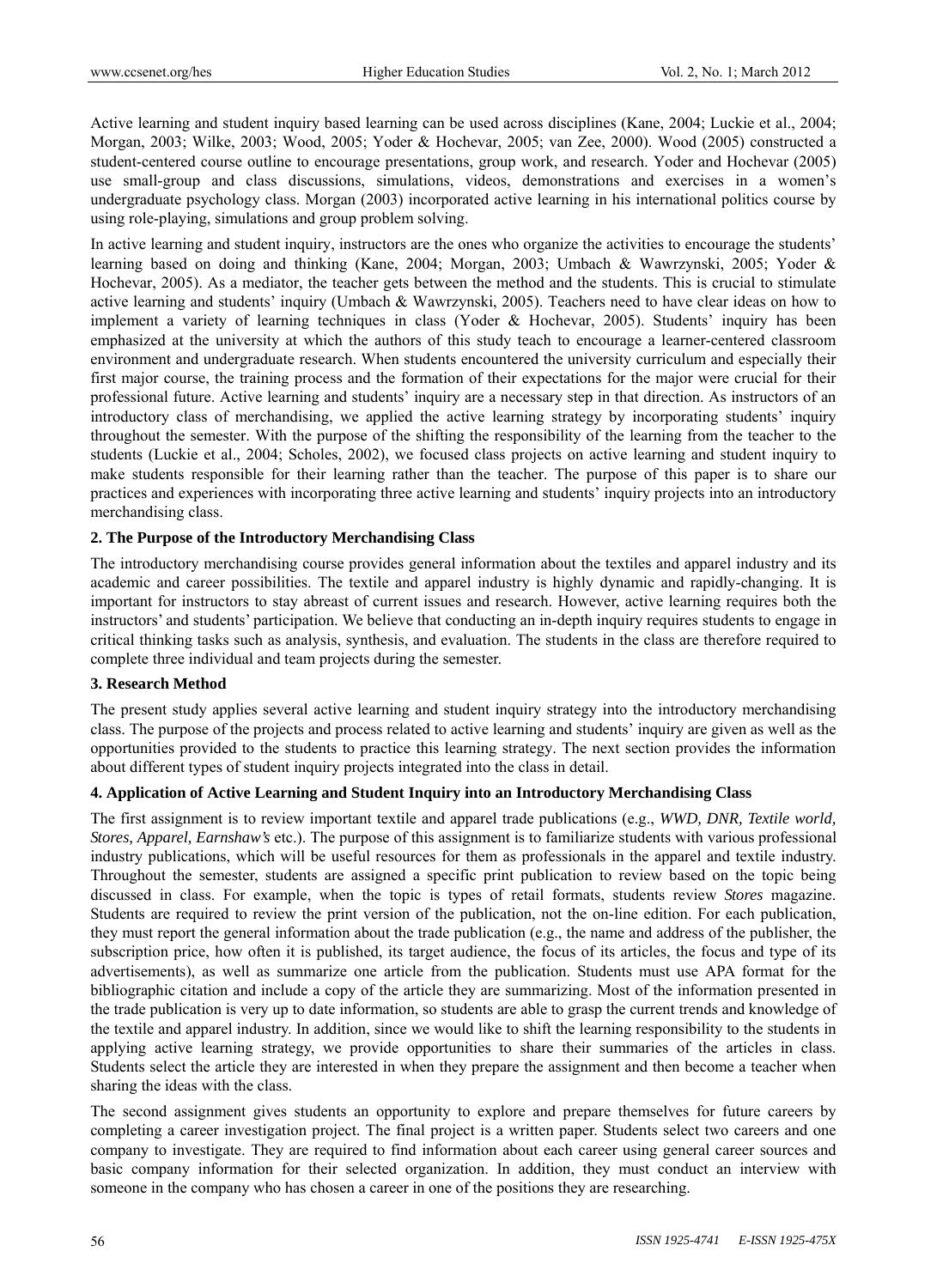Students use career publications such as the *Encyclopedia of Careers and Vocational Guidance* and the *Occupational Outlook Handbook,* or textile and apparel career specific sources to research the responsibilities and nature of the work (e.g., stress levels, time commitment), background, experience, academic preparation and training needed for the position, career training/advancement, personal qualifications, occupational opportunity, and outlook for the future, including salary expectations. Annual company reports, stock analysis reports and other business sources are used to gather basic information about the company.

Students must find someone within their selected company in one of the two identified jobs to interview. Each student develops a set of interview questions that become part of the final project. Interviews may be face-to-face, over the phone, or via email. The interview allows the students to learn about a specific job in a specific company. For example, students may gather information from the interviewee about his/her job responsibilities, requirements to be hired by the company, promotion opportunities, and evaluation of performance. The interview process was designed to provide students the opportunity to expand their knowledge of careers in a setting (e.g. interview) other than the classroom. It requires them to create their own interview questions and helps them learn professionalism by interacting with professionals in the field. Students thus become responsible for their learning and develop critical thinking skills as they determine how to use and integrate the information gathered into the final paper.

To develop research skills that are essential for problem-solving tasks, we worked in collaboration with an academic librarian to create a course webpage for the career assignment. The webpage contains a list of recommended readings, links to important career websites and instructions on how to assess the validity of web sources they might choose from a general search-engine search. Shortly after the project is assigned, one class period is spent in the library so that the librarian can explain how to conduct electronic searches for print materials, and how to search business and industry databases. Additionally, she discusses the process of evaluating a web site. She uses a link from our web-page to a fictitious website for this activity. By leaving out important information, she demonstrates to students how to help ensure a website is from a reliable source.

We believe that students learn from reviewing others' work and that this is a way to raise the quality of a project. Before the review, time is spent discussing the purpose and process of peer reviews. It is more difficult to do peer evaluations on a written assignment because the work is not as visible as a storyboard, garment design, or poster. However, we have developed a peer review process for this assignment and require each student to conduct a blind review of drafts of two papers. This peer review process also provides the opportunity for the students to revise their paper. As Bean (2001) indicated, students are not usually willing to do so for their class assignments although it is the necessary process for them to think critically about the project. Therefore, we as instructors decided to design this revision process as a form of peer evaluation, and applied it to the class project. Two weeks before the final paper is due, students turn in two copies of their paper. Only a code name appears on the paper. Students use the instructor's rubric to evaluate the papers, making suggestions for improvements and pointing out strengths. Enough in-class time is provided for the students to complete one evaluation so that questions raised by students about the process can be answered. Both reviews are returned the next class period and returned to the author so that revisions can be made, if desired. The peer reviews are not used to calculate the final grade for the project. When the reviews are returned to the author, we discuss the importance of the peer reviews, and the need to critically analyze the comments made by the reviewers. The peer evaluation process provides the students with the opportunity to see others' work often with different levels of quality. In doing so, strong students can be confident with their work and weak students are able to recognize how their quality of work could be improved.

The third assignment is a group retail evaluation project, which requires both a written paper and oral presentation. Because our institution is in a town that does not have a wide variety of retailers to explore, students are assigned to a group based on their hometowns or self-reported information of department stores that are easily accessible to them. Each group of students is assigned a department store—either regularly priced or discount. As a group the students decide on one category of merchandise within the department store to focus on and select a specialty store that sells the same category of merchandise. No two groups can use the same specialty store and efforts are made to ensure most of the product classifications within the department stores are represented by one of the groups. We designed this project to link the course concepts to the students' actual experiences as Norman (1980) indicated that this process can help students apply their existing knowledge to real setting which might be familiar or unfamiliar context.

For this project, students synthesize and apply the information from the class, library research, observations, and interviews. By comparing two types of retailers they see how different retail types position their stores, target customers, advertise, create store images, and merchandise.

By working as part of a group, each student learns about the challenges and rewards of group collaboration and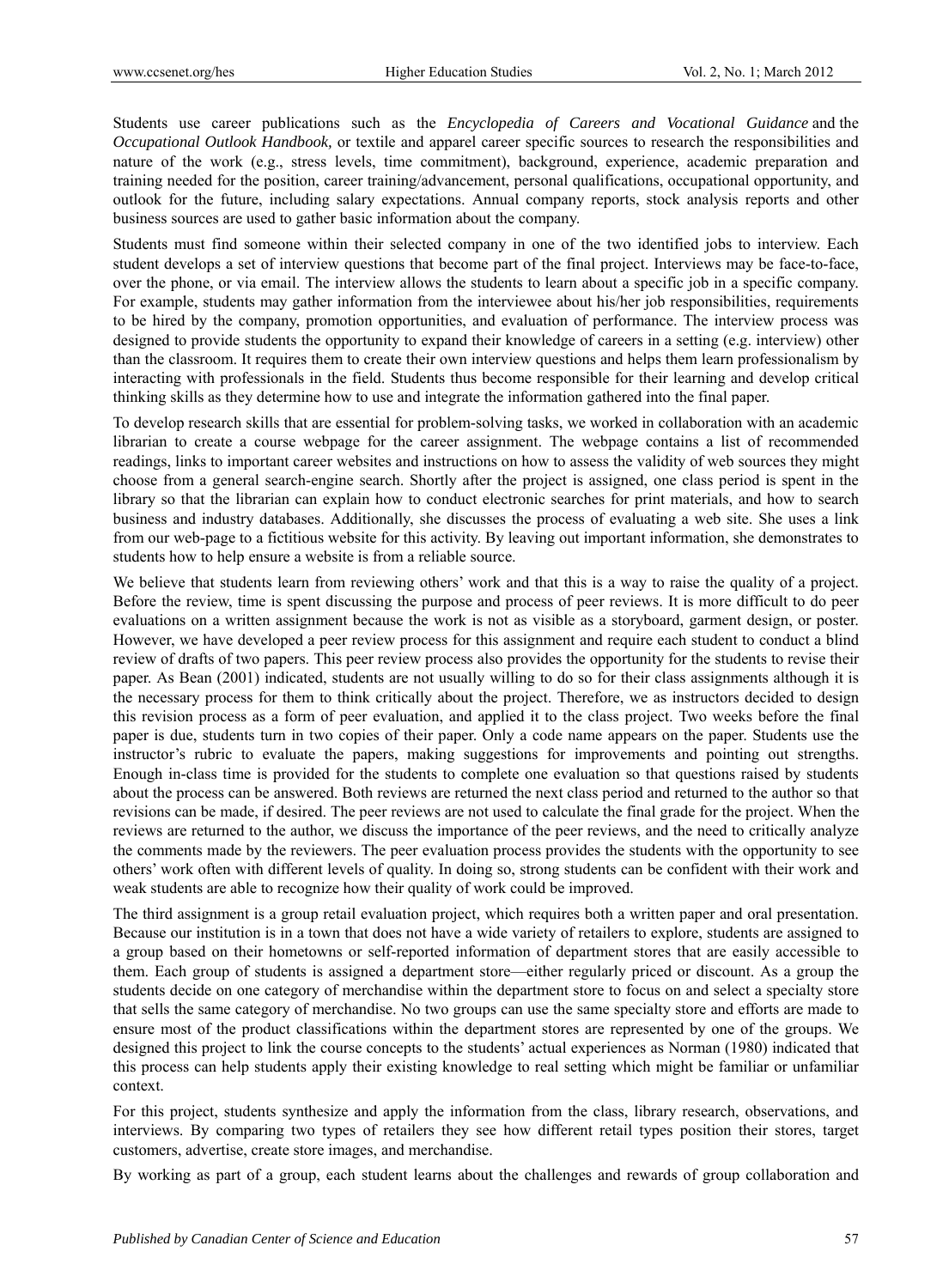research. Students may experience frustration while working with the team, but they also gain confidence and skills in doing quality research and presenting the results. At the same time, they learn about interpersonal communication and problem-solving skills, both of which are required to accomplish a task.

#### **5. Data Analysis**

Students' responses were gathered using open ended questions at the end of the semesters. The researchers reviewed the students' evaluation and assessment throughout the projects applied during the semester. Each response was categorized into the comments about the projects, the class, and students' professional development.

#### **6. Students' Responses to the Projects and Class**

All these projects require student inquiry and active involvement in learning, which have been accepted as critical to college teaching and learning. The students' evaluations of the projects were very positive. In written evaluations of the class at the end of the semester, many expressed an appreciation for the class projects and described them as a very useful way to learn and understand the class topics and contents. These responses confirmed that the active learning strategy was helpful to grasp the class materials and contents (Fox-Cardamone & Rue, 2003; Myers & Jones, 1993). The students also reported that it provided great opportunities for them to receive an overview not only of their major, but also of future career possibilities. Several students even reported getting part-time jobs from the interviews and expressed the importance of beginning the networking process. It was very important to combine opportunities to learn about the career possibilities with a variety of learning methods in the introductory course, so that students become co-creators of knowledge and not just recipients of it. Applying active learning and students' inquiry promoted a teaching strategy that focus on students and makes them, not teachers, responsible for their learning (Luckie et al., 2004; Scholes, 2002). In addition, our students were able to take their first step into the professional world by initiating contact giving them opportunities to think about their professional and academic goals. At the end of the semester, some of the students expressed confidence in their choice of major and their ability to attain their future goals. In our practices, active learning and student's inquiry is a teaching strategy that positively influences not only students' academic achievement but also their professionalism. Therefore, we believe that it is very important to engage students in inquiry by employing a variety of active learning opportunities early in the curriculum. These activities teach skills that will be required throughout their academic and their professional careers.

#### **7. Conclusions and Implications**

As there has been much support for the use of active learning in higher education (Bonwell & Eison, 1991; van Zee, 2000; Wilke, 2003; Wood, 2005; Yoder & Hochevar, 2005), our teaching strategy that applies the active learning and students' inquiry into introductory merchandising class revealed that both students and instructors value active learning activities. We believe that our examples and practices would be beneficial to other educators wishing to develop a teaching strategy based on student-centered learning. This paper is based on our practices and experiences in our classroom, not on empirical qualitative and/or quantitative research; this is one limitation of the paper that presents an avenue for future research. Empirical research should be done on students' perceptions of active learning projects and students' inquiry. As the university setting becomes more diverse, teachers need to apply a variety of activities in order to ensure active learning; therefore, investigating the relationship of students' diverse characteristics and their response to the class activities and teaching strategies would be meaningful for future research.

We suggest that future research investigate the students' perception of these activities. More research should analyze the benefits and limitations of active learning and institutions should examine ways in which they can support faculty to implement active learning. In addition, there should be longitudinal research to examine how active learning and student inquiry are helpful for students throughout college and in their professional lives.

#### **References**

Bonwell, C. C., & Eison, J. A. (1991). *Active learning: Creating excitement in the classroom*. Washington, DC: George Washington University.

Eyler, J. (2000). Focusing student inquiry: The beanbag press conference. *College Teaching,* 48(2), 61. http://dx.doi.org/10.1080/87567550009595814

Fox-Cardamone, L. & Rue, S. (2003). Students' responses to a*ctive*-l*earning* strategies: An examination of small-group and whole-class discussion. *Research for Education Reform,* 8 (3), 3-15.

Kane, L. (2004). Educators, learners and active learning methodologies. *International Journal of Lifelong Education*, 23(3), 275-286. http://dx.doi.org/10.1080/0260/37042000229237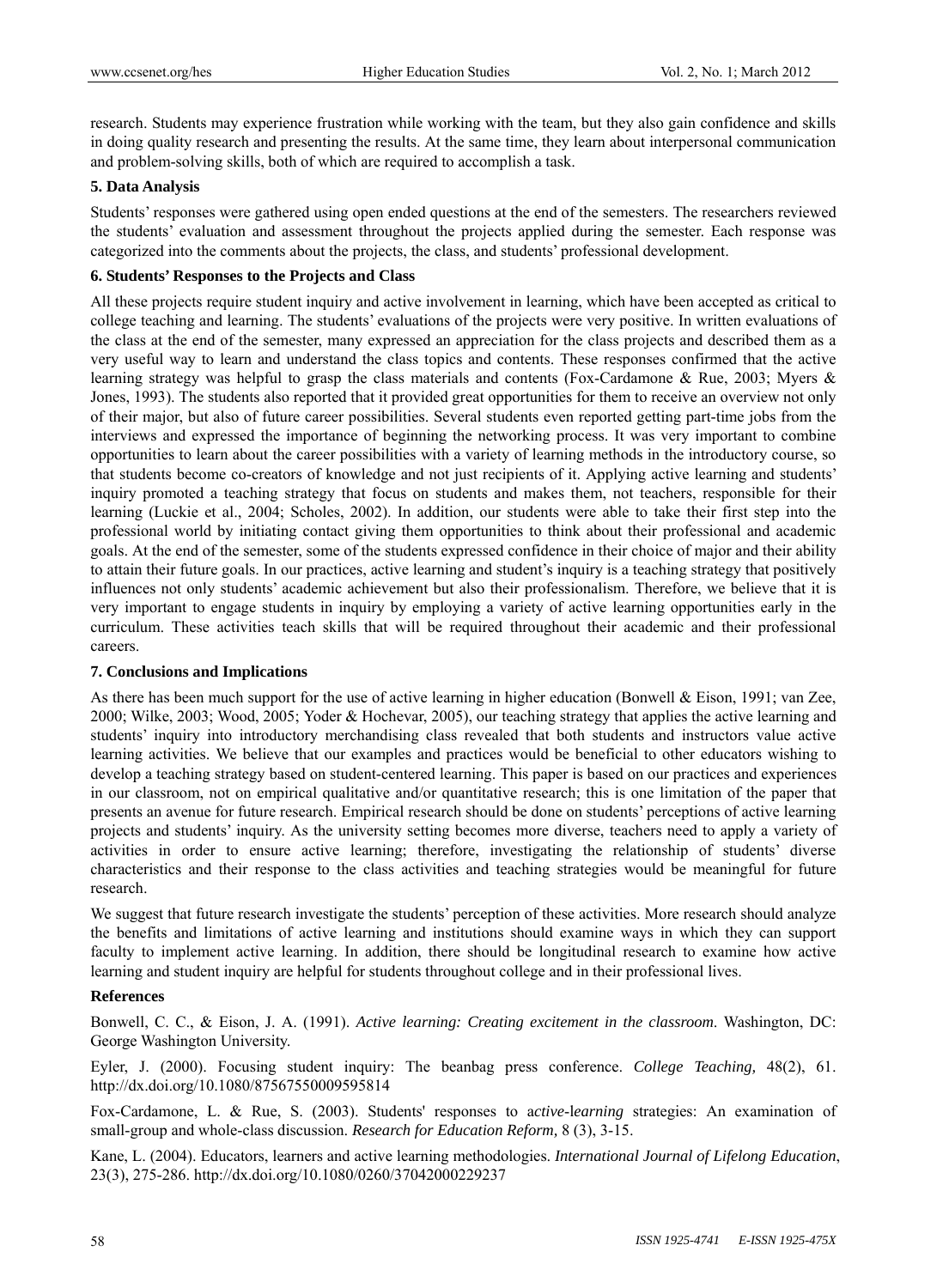Kumar, S. (2003). An innovative method to enhance interaction during lecture sessions. *Advances in Physiology Education*, 27(1), 20-25. http://dx.doi.org/10.1152/advan.00043.2001

Luckie, D. B., Maleszewski, J. J., Loznak, S. D., & Krha, M. (2004). Infusion of collaborative inquiry throughout a biology curriculum increases student learning: A four-year study of "Teams and Streams." *The American Physiological Society,* 28(4), 199-209. http://dx.doi.org/10.1152/advan.00025.2004

Mattson, K. (2005). Why "Active Learning" can be perilous to the profession. *Academe, 91*(1), 23-26. [Online] Available:

http://aaup.org/AAUP/CMS\_Templates/AcademeTemplates/AcademeArticle.aspx?NRMODE=Published&NRNOD EGUID={30CFB20A-252E-4ECE-A32D-59577988E27B}&NRORIGINALURL=%2FAAUP%2Fpubsres%2Facad eme%2F2005%2FJF%2FFeat%2Fmatt.htm&NRCACHEHINT=NoModifyGuest

Morgan, A. L. (2003). Toward a global theory of mind: The potential benefits of presenting a range of IR theories through active learning. *International Studies Perspectives,* 4(4), 351-370. http://dx.doi.org/10.1111/1528-3577.404002

Myers, C., & Jones, T. (1993). *Promoting active learning: Strategies for the college classroom*. San Francisco: Jossey-Bass.

Norman, D. A. (1980). What goes on in the mid of the learner. In W. J. McKeachie (ed.), Learning, Cognition and College Teaching. New Direction for teaching and learning, (2). San Francisco: Jossey-Bass.

Scholes, M. (2002). Games worth playing: Effective science teaching through active learning. *South African Journal of Science,* 98(9/10), 497-499. [Online] Available: http://unllib.unl.edu/LPP/f-smith.pdf (January 10, 2010)

Umbach, P. D., & Wawrzynski, M. R. (2005). Faculty do matter: The role of college faculty in student learning and engagement. *Research in Higher Education,* 46(2), 153-183. [Online] Available: http://www.eric.ed.gov/ERICWebPortal/search/detailmini.jsp?\_nfpb=true&\_&ERICExtSearch\_SearchValue\_0=ED4 91002&ERICExtSearch\_SearchType\_0=no&accno=ED491002

van Zee, E. H. (2000). Analysis of a student-generated inquiry discussion. *International Journal of Science Education,* 22(2), 115-142. http://dx.doi.org /10.1080/095006900289912

Wilke, R. R. (2003). The effect of active learning on students characteristics in a human physiology course for nonmajors. *Advances in Physiology Education,* 27(4), 207-223. http://dx.doi.org/10.1152/advan.00003.2002

Wood, B. S. (2005). Lecture-free teaching in seven steps. *The American Biology teacher,* 67(6), 334-342. http://dx.doi.org/10.1662/0002-7685(2005)067[0334:LTISS]2.0.CO;2

Yoder, J. D., & Hochevar, C. M. (2005). Encouraging active learning can improve students' performance on examinations. *Teaching of Psychology, 32*(2), 91-95. http://dx.doi.org/10.1207/s15328023top3202\_2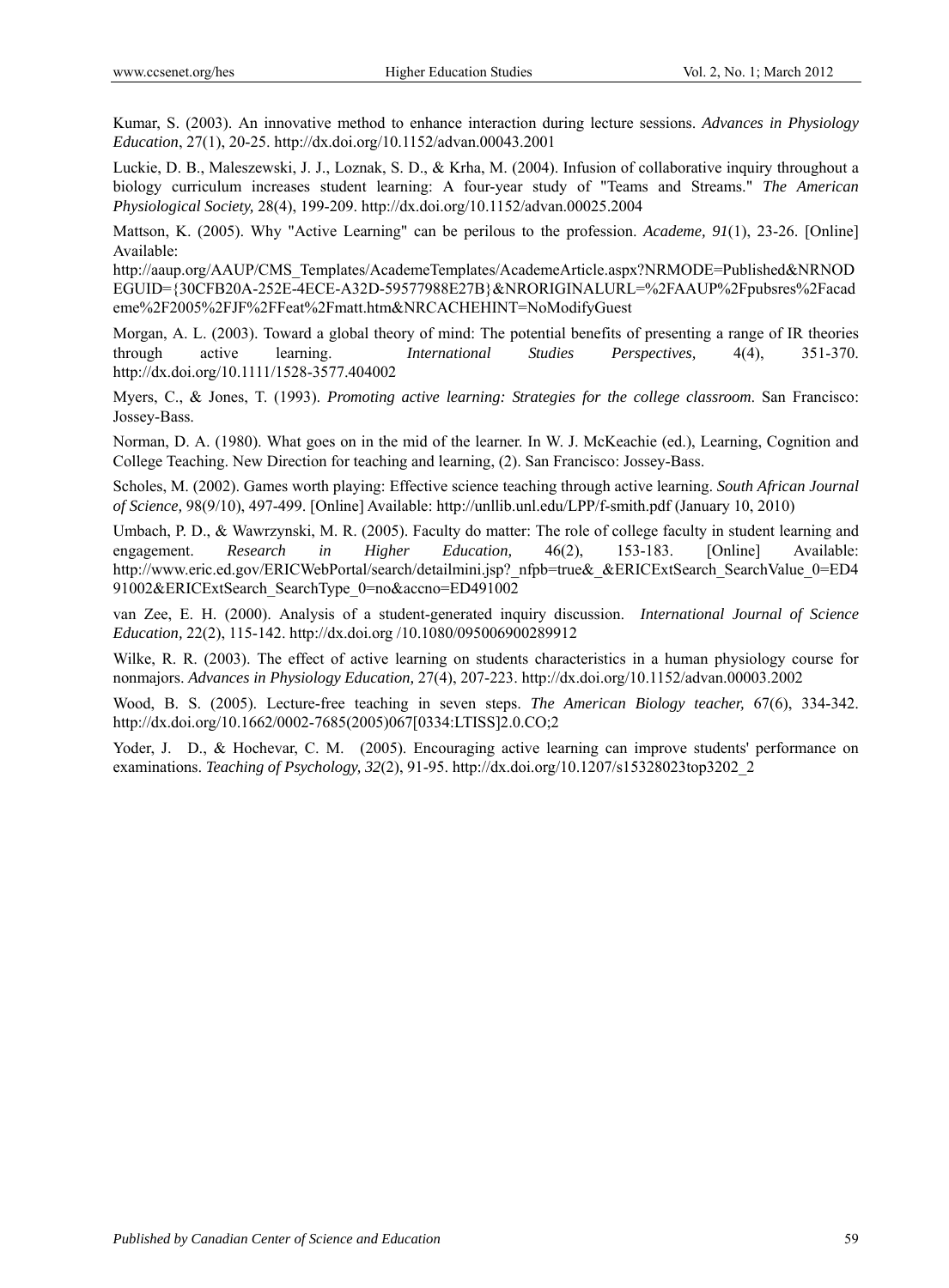## On the Internationalization of Higher Education Institutions in China

Jun Liu

College of Foreign Languages, North China Electric Power University No 2, Beinong Road, Huilongguan, Changping District, Beijing 102206, China E-mail: liuj59@126.com

## Zhongxin Dai

College of Foreign Languages, North China Electric Power University No 2, Beinong Road, Huilongguan, Changping District, Beijing 102206, China E-mail: zhongxindai@126.com

Received: January 10, 2012 Accepted: January 18, 2012 Published: March 1, 2012 doi:10.5539/hes.v2n1p60 URL: http://dx.doi.org/10.5539/hes.v2n1p60

## **Abstract**

This paper discusses issues concerning the internalization of higher education institutions in China. Internationalization of a university involves the internationalization of the curriculum, the administration and management, collaborative academic research, and exchange of students and staff.

**Keywords:** Internationalization, Higher education, Institution, China

## **1. Introduction**

The past three decades has witnessed significant progress in the higher education system in China in response to the burgeoning economy and favorable policies from the government. As the carrier, bearer or vehicle of higher education, institutions (the body of which consists of universities and colleges) have undergone expansion, merging and internationalization. The issue of internationalization of higher education has generated a huge amount of literature, but precisely how a university undergoes internalization, and how teachers and students experience internalization and eventually become internationalized are issues infrequently addressed.

The suffix "-ize" in the word "internationalize" is a word ending which describes a process by which things or people are brought into a new state of the quality of the adjective. Therefore, to "internationalize" a university is to make it become "international". The "internationalization" of a university refers to the process by which the university is made to assume the characteristics or features of being international. A university, as a knowledge-producing entity, consists of administrative organizations, staff members, students, facilities and resources, buildings, etc. It also has its own history, culture, and operating system. It has tripartite mission: teaching, research and service (Maringe & Foskett, 2010). If we compare the entity of a university to a machine, the machine as a whole would first be internationalized, and then the product (i.e. the students) would assume the international quality. It is easier to talk generally about the internationalization of a university, but when it comes to the detailed concrete step-by-step process, it is quite likely that we become bewildered as to how to approach the issue of internationalization of a university. In this paper, we intend to address three concrete issues: the internationalization of curricula and teaching, of management, and of communication, in the hope of depicting an overall picture of the internationalization process of a university.

## **2. Internationalization of Curricula**

The word "curriculum", stemming from the Latin word for race course, refers to a systematic set of courses, including their content, taught by teachers. In a university, the entire university curriculum is composed of a hierarchical system of courses with some being basic or fundamental for some specialties, and some being more specific and practical. The central task of a university is the designing and implementation of its curriculum. The curriculum is regarded as the course in which students experience what they are supposed to experience and grow with the experience. The value of the existence of a university is that it provides a curriculum that satisfies the need of the society or community and the needs of people pursuing post-secondary education and development. In a sense, the internationalization of a university is the internationalization of its curriculum, and hence the internationalization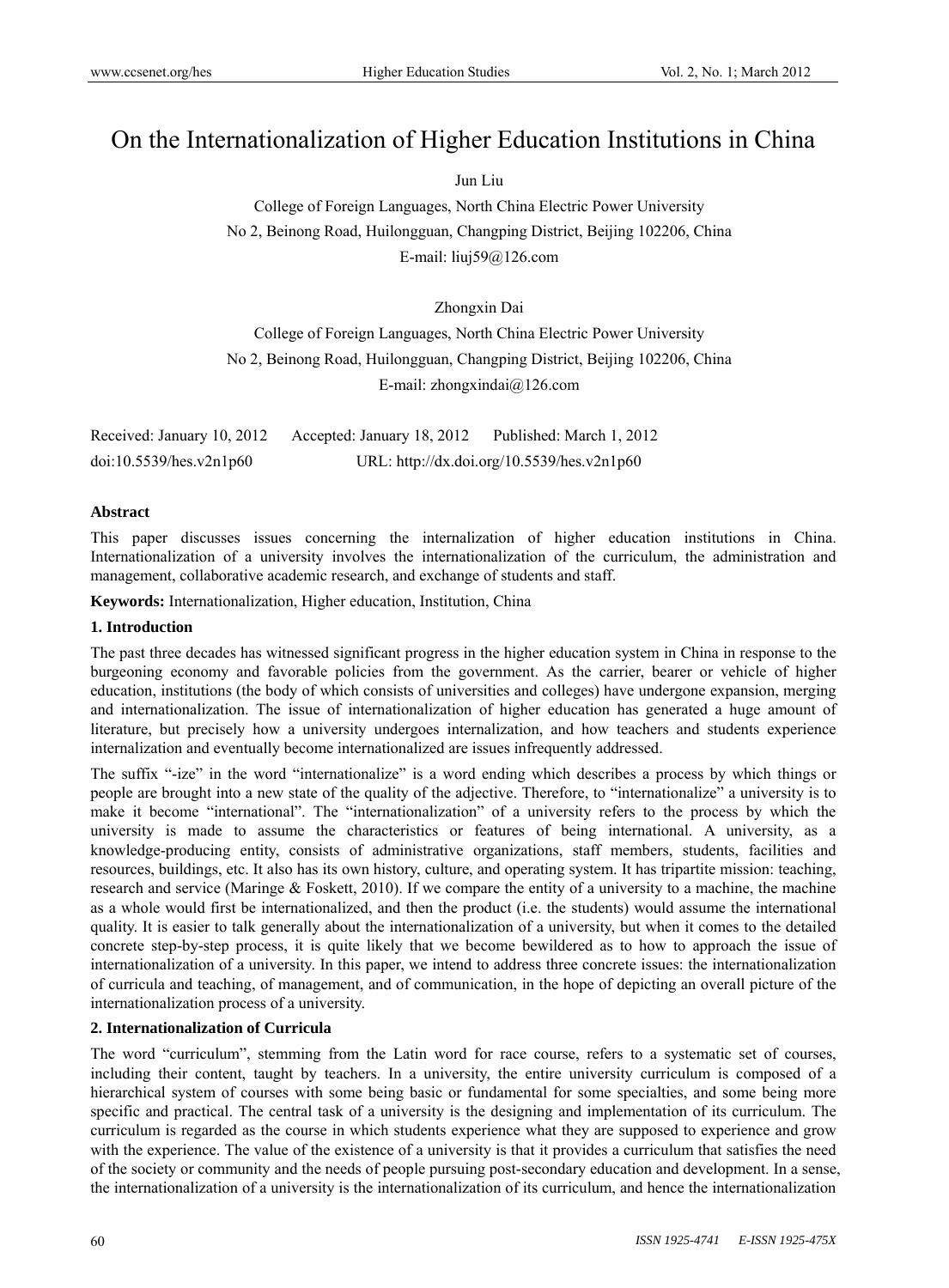of students' experience.

According to Dewey (1963), the quality of education is based upon the quality of experience. Dewey's ideas hinge on the relationship between education and experience. There are two principles of experience: continuity and interaction, which are the longitude and latitude of experience. Learning is on-going. Every experience changes the individual and potentially opens the doors for more learning. From this point of view, the principle of continuity of experience means that every experience both takes up something from those which have gone before and modifies in some way the quality of those which come after. Experience is a moving force. Its value can be judged only on the ground of what it moves towards and into. Therefore, experiences can be categorized as possibly being educative, mis-educative or simply non-educative. An educative experience is one that contributes positively to the student's growth in the direction where the student is expected to move. A mis-educative experience is one that stops or distorts the student's growth for future experiences. A non-educative experience is one in which a person has not done any reflection and so has obtained nothing for mental growth. "Interaction" expresses the educational function and force. It refers to both the objective and the internal conditions. Any normal experience is an interplay of these two sets of conditions. Taken together, or in their interaction, they form what we call a *situation* (Dewey, p.42).

Jane Knight (1993, 2003, 2004) defines internationalization as the process of integrating an international, intercultural, or global dimension into the purpose, functions or delivery of post secondary education. We extend this definition into the internationalization of the curriculum. The internationalization of the curriculum of a university is to integrate the international, intercultural or global dimension into the teaching and learning activities of the university. We draw upon Dewey's conception of "continuity" and "interaction" in the discussion of the internationalization of curriculum in a university. If we believe in the conception that the student's experience leads to his growth, it goes without saying that we want our students to have experience with international and intercultural interactions or situations. The next thing we are to consider is what constitutes the daily situation where students gain their experience. Students interact with instructors and administrative staff members, course-books and other resources, experimental equipment and instruments, learning facilities, manners of instruction and administrative management, rules or regulations, and many other numerous things. If they communicate with people with international or intercultural qualities or traits, they themselves may learn how to behave in communication and reflect on the differences between intra-cultural and intercultural communications. If they experience a course offered by a foreigner, then it is quite natural that they experience not only the content of the subject matter of the course, but the instructor's approach to the teaching content, his manner of behavior, his beliefs, his worldview, and his attitudes towards the teaching profession, towards research, towards life, towards society, and towards the students. This perspective on the internationalization of curriculum puts us in a position to view the issue from the following aspects.

#### (1) Instructors with international and intercultural background

Internationalization of the curriculum in a university cannot be rendered possible without internationalization of the instructors. Most of the student's experience is composed of interaction with his instructors. The interaction experience with the instructors contributes greatly to the student's academic and intellectual growth. The instructors' knowledge of the subject matter of the courses, their earnest pursuit of scientific truth, hard work and perseverance, attitudes towards life and the world, work or professional ethic, and even their love and interest, all affect their students via interaction with them in and outside class. Instructors with international and intercultural background know very well what their students need in order to make them "internationalized" as the instructors themselves have undergone the experience of internationalization.

There are implicit and explicit approaches to the exercising of influence on students. Implicit influence is through how instructors behave rather than what they tell their students explicitly. For instance, in China, students are supposed to erase the blackboard for their instructors. An instructor with international and intercultural background may erase the board himself immediately after he finishes his instruction no matter whether he will use the board in the next session. If a student offers to clean the board, the instructor would thank the student for doing so. (In traditional teaching situations, teachers never thank their students for erasing the board.) Students present in the class experience what the instructor does or says to the student and notice the difference between his behavior and the behavior of other instructors. Their awareness of the difference will suffice for them to appreciate the manner of the instructor and think about the underlying ideology. If the instructor explicitly informs his students of the underlying ideology of his behavior, then the influence on the students is an explicit one. Another example: an instructor may assign students to accomplish a project in a group with each playing a different part in the project. The students will finish the project and develop the ability to work in a team. The development and growth of the students are unconscious and implicit. But if the instructor explains to the students why they do not have test papers as they formerly do, the students will be consciously aware of the instructor's intention and attempt to develop the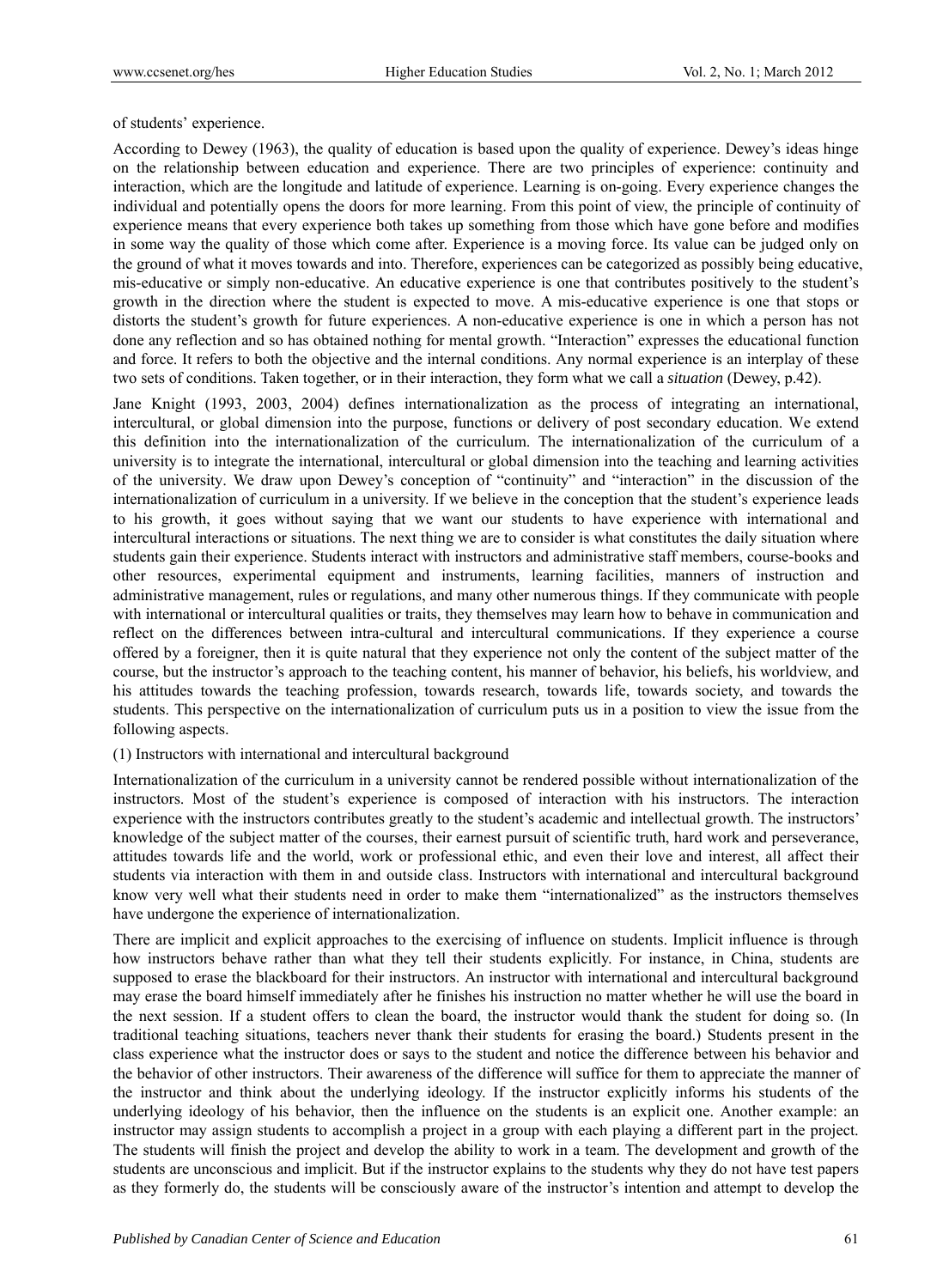ability to do team work. Internationalization of class activities and management entails the internationalization of **instructors** 

(2) Courses analogous to those of comparable universities in the West

The university curriculum contains a set of courses, more exactly a hierarchical set of courses. A university has different colleges, which is further divided in China into departments. Courses or course modules are grouped to meet the requirements of different majors. The grouping of courses or course modules is held responsible for the specifications of the graduates. In this sense we say that the quality of the graduates can be well judged by the courses the university offers to them. If universities in China want to catch up with universities in developed countries, they should first of all design and develop their courses analogous to the courses in those universities. The internationalization of courses involves judgment of the advance and relevance of knowledge, i.e. what knowledge area should be included, the arrangement of the courses, the approaches to the implementation of the courses, etc.

## (3) A foreign language as a working language

Language is a tool for communication. If students are expected to communicate with foreigners upon their graduation, it is advisable to use the language of the foreigners in class. English is regarded as an international language, and therefore in most cases English is used in bilingual courses in China. The English language requirement demands instructors with high English proficiency. Those who cannot conduct their instruction in English may use English course-books and give lectures in Chinese; those with high English proficiency may select English materials for their lectures or choose course-books in English and add supplementary materials in English. In order to internationalize students, the content of the subject matter of the courses opened to them should be verbalized in the language in which they will communicate in the future with foreign researchers working in the fields of the subject matter. This is an important part in the internationalization of students. When we speak of the internationalization of students, we do not mean that every part of the students, physical or spiritual, can be converted into something international. We simply indicate that they can use English to share with foreigners their ideas, feelings, beliefs, value judgment, etc. in an across-cultural manner.

Reasonable proficiency in English is a prerequisite for the courses offered in English. Only with this prerequisite can bilingual courses or courses in English be offered, foreign teachers employed, foreign students accepted on a large scale, and cooperative education programs made possible. In this sense, College English (a special term in China to refer to English taught to non-English majors) teaching in China is not just part of the quality-oriented education, but it is held responsible for the important task of the internationalization of the university. The English proficiency of the teachers and students of a university indicates the degree and potential possibility of the internalization of the university. Internationalized prestigious universities can form dialogues with international counterparts in English on all levels. Therefore, it is no surprising to find that English courses for general and specific purposes are placed in an important position in most developing countries all over the world.

## **3. Internationalization of University Management**

University management has its own internal and external operating mechanisms. Follow the mechanisms of operation, and a university will prosper and flourish; otherwise, it will stop developing or move in a wrong direction. For many years in the past, universities in China were run on experience, and under the planning system and "red-tape" administration. Since the 1980s, higher education system has significantly changed, but the change of higher education system does not mean the change of ideology, or the raising of the level of scientific management. Time is needed for the change of ideology and improvement of management. It is high time that university administrators investigated the development and management of higher education and the demands of contemporary society and economy on higher education. When they have learned to employ the theories of marketing and value relations, they will be in a position to "sell" their universities in the national and international markets of higher education, and the university will have its place among competitive universities.

China has become a member of the World Trade Organization. "Education", as an industry, has been included in the General Agreement on Trade in Services, and thus China has become part of the world's education market. Higher education in China has been involved in higher education in the world market. In this context, universities in China are facing enormous challenges, but embracing a lot of potential opportunities for development as well. As an independent legal entity, a university should change its ideology, conduct self-management, participate in the competition, and seek its own proper way for development. These are crucial factors that impede the internationalization of universities. As universities in China have just started internationalization, and still have drawbacks of the planning system, international exchanges and dialogues have not been initiated at all levels of universities. The managers or administrators of a university are supposed to make policies to encourage and stimulate internationalization, make significant breakthroughs and initiate launch programs.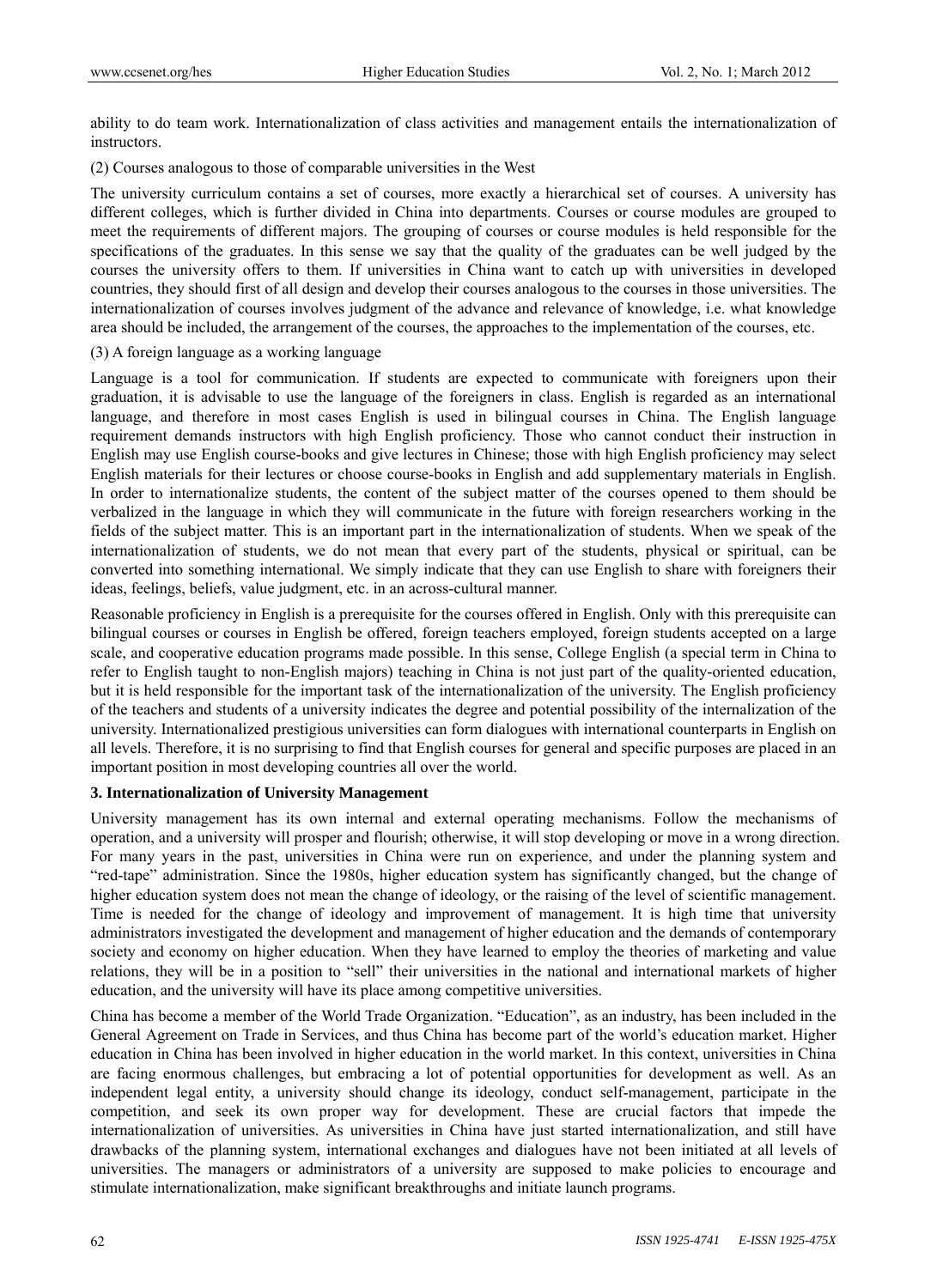With higher education in China opening up to the world, institutions of higher education have become a promising international market for other institutions of higher education in the world. Meanwhile, the internationalization of higher education in China has become increasingly intensified. The management of a university has to face an open environment both national and international. All universities in China compete in the international market and compete among themselves in the national market. The open and competitive environment requires universities in China to make corresponding policies. Open and competitive management means free competition and flow at all levels of a university. Universities compete with other universities domestic and abroad, and different levels inside a university compete with each other. An open and competitive education market resembles an open and competitive economic market, requiring managers to use the model of economic management in the management of higher education.

Since the 1980s, higher education institutions have become real entities of their own business, and the role of the government is to guide and supervise by way of making policies and legislation. The open environment and the role of self-management require university managers and administrators to update their notion of international and market-oriented education, equip themselves with keen insights and make full use of and take advantage of the resources available. The quality of the administrators and managers of higher education institutions guarantees the quality of their internationalization.

#### **4. Collaboration with Institutions Abroad**

Frequent exchanges and collaboration with foreign universities feature in the internationalization of higher education institutions. A large proportion of the school routine work is dealing with internationalization affairs. In other words, international businesses have become part of daily routine, and relevant news is no longer shocking news. As internationalization occurs at all levels of the university, exchange and collaboration also occur at all levels. Three areas of exchange and cooperation are identified: academic research, collaborative education and exchange of teachers and students. Exchange and collaboration in the area of academic research are an important aspect of the internationalization of a university. A university expands its cross-border research on the bases of its academic tradition, conditions and advantages. Multinational research can take many forms. It can be short academic conferences or seminars, or collaborative research projects in the research field. Collaborative education also takes many forms, and is sometimes used as an umbrella term covering both academic research and cooperation programs of exchanges of staff and students. This can be illustrated in the list of current cooperative programs of Jiangsu University (Note 1).

- 1) Wilfrid Laurier University (Canada) "2+2" Photoelectricity Inter-university Exchange Program
- 2) Jiangsu-Ontario University Student Exchange Program
- 3) Work & Travel USA Program
- 4) Jiangsu University & Houston University "3+1" Student Exchange Program
- 5) University of California at Berkeley Short-term Academic Visit Program
- 6) University of California at San Diego Short-term Academic Visit Program
- 7) Jiangsu University & Yeungnam University (Korea) Inter-university Student Exchange Program
- 8) Jiangsu University & Chienkuo Technology University (Taiwan) Student Exchange Cooperative Program
- 9) Professional Field Work in Chemnitz (Germany)
- 10) Jiangsu University & Leeds University (UK) Food Science and Engineering Undergraduate Cooperative Education Program (international courses pilot class)
- 11) Jiangsu University & Arcadia University (USA) Mathematics and Applied Mathematics Undergraduate Cooperative Education Program (international courses pilot class)

We can see from the above list what an average university is currently doing in terms of cooperative educational programs. It should be pointed out that against the large population of the university, the number of staff members and students involved in the current programs is remarkably small.

#### **5. Conclusion**

The value of internationalization of higher education institutions has been recognized by all universities in China, which can be justified by the vision statement and strategic plans of the universities. However, the recognition of the value of the internationalization is one thing, and the implementation of the strategic plans or the realization of the visions is another. Challenges still remain in the coherence and integration of internationalization within a university with respect to the internationalization of the curriculum and teaching, administration and management, exchange of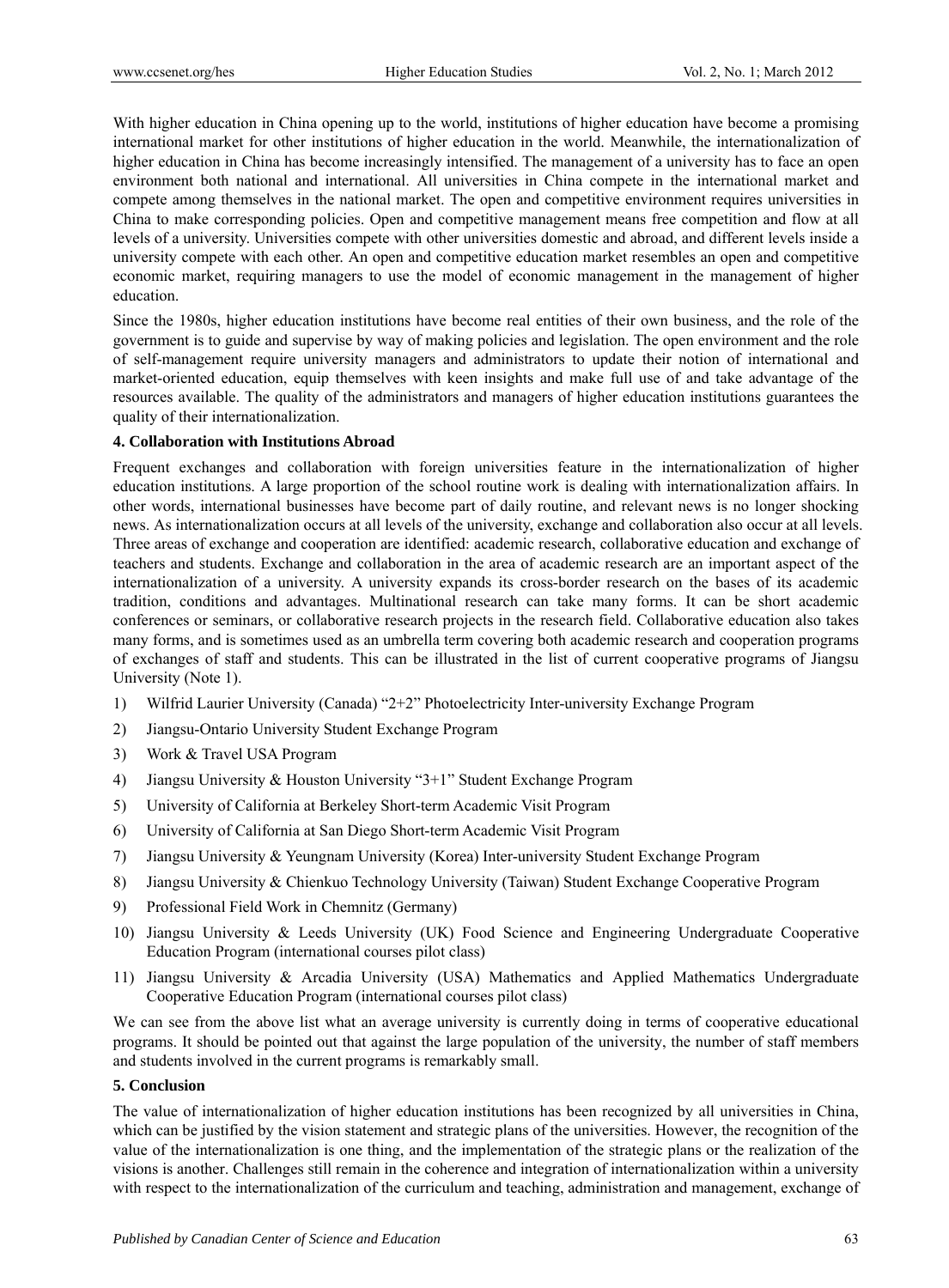students and staff, and collaborative academic research. Universities in China have accumulated a wealth of innovative ideas. Each university needs to understand its own tradition and culture, and to carefully assess what it has done, what it can do and what will work well. It is hoped that through the experience of the practices it has undergone, through integration of all the current good practices, and through the endeavor that it will make to implement its strategic plan of internationalization, each university will eventually establish its overall supportive policy frameworks to encourage and stimulate internationalization at all levels.

#### **References**

Dewey, J. (1963). *Experience and education*. New York: Collier Books.

Knight, J (1993). Internationalization: management strategies and issues. *International Education Magazine*. 9, 6, 21-22.

Knight, J. (2003). Updated internationalization definition, *International Higher Education.* 33, 2-3.

Knight, J. (2004). Internationaliz*ation remodeled: Definition, approaches, and rationales. Journal of Studies in International Education*. 8, 5-31. http://dx.doi.org/10.1177/1028315303260832

Maringe, F., & Foskett, N. (2010). Introduction: Globalization and universities. In F. Maringe & N. Foskett. *Globalization and internationalization in higher education: theoretical, strategic and management perspectives* (pp.

1-16). London/New York: Continuum International Publishing Group.

#### **Notes**

Note 1. http://eng.ujs.edu.cn/cooperation/cooperation-program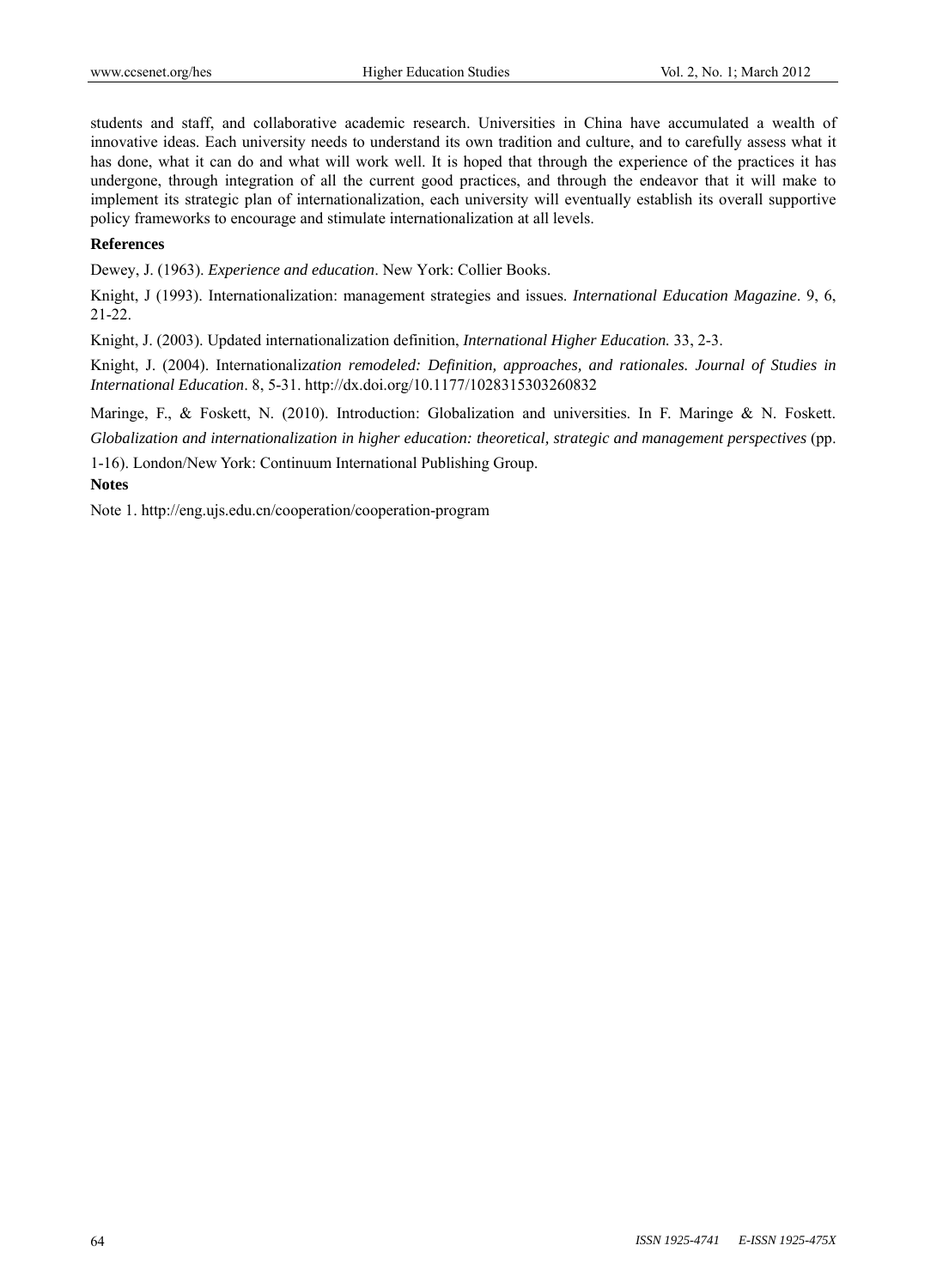# Internationalization of Higher Education and Its Market

## – Taking International College as an Example

Chen Linhan

International College, Guangdong University of Foreign Studies, Baiyun District, Guangzhou City, 510420, China E-mail: 199410395@oamail.gdufs.edu.cn

| Received: January 4, 2012 | Accepted: January 12, 2012 | Published: March 1, 2012                   |
|---------------------------|----------------------------|--------------------------------------------|
| doi:10.5539/hes.v2n1p65   |                            | URL: http://dx.doi.org/10.5539/hes.v2n1p65 |

## **Abstract**

This paper is intended for looking into the inevitability of the internationalization of higher education with the prime causes of it resting in the facts that given such large-size Chinese population, the resources allocated to higher education in China remain insufficient to meet the demand for higher education and that universities in the UK, USA, Australia, and Canada enjoy comparatively "sufficient" or surplus resources on one hand and on the other many of them have sustained a cut in the revenue from the government of ten percent in real terms in the past five years and they will face a further ten percent cut by the end of the decade. Also lassoed in the focus in the paper are the subsequent reciprocity arising from the internationalization of higher education and the various forms of collaboration between the International College, Guangdong University of Foreign Studies and its partners overseas.

**Keywords:** Internationalization of higher education, International college, Collaboration, Programs

#### **1. Introduction**

Over the recent years, China has experienced significant changes in the structure and delivery of its higher education policy as may be observable by its shifting emphasis from an education policy based on the 'elite' to a new one underpinned by 'mass' education. The year 1999 can be regarded as the watershed between the past and current educational policies with the formal expansion of student recruitment going on to meet the growing demand for higher skilled college graduates required by a burgeoning Chinese economy. However the resources allocated to higher education in China have remained insufficient to meet the demand for higher education given China's large-size population and limited higher education resources. Indeed, the Chinese Ministry of Education noted that by 2008 about 124 million Chinese were of college age and according to a report in *China Daily*, one of the leading English language newspapers in the country, meeting this demand would have required 800 new universities and colleges at a cost of \$68 billion. The scale of investment and finance, the infrastructure and the human capital required to establish them are prohibitive. Consequently, foreign educational providers have been encouraged to enter this rapidly developing market.

Marijk C. van der Wende (2003, p.193) illustrated the phenomenon by stating "the fact that the growing and diversifying demand for higher education is not always being sufficiently met by national higher education systems creates market opportunities for foreign providers, which are actively explored by providers in mostly Western countries." Thus it can be argued that the trend in internationalization of higher education has increasingly been encouraged and sustained by the economic activities of globalization itself. Indeed the growth in collaboration between Chinese universities and foreign universities has gone hand in hand with the expanding Chinese economy. Wendy W. Y. Chan (2004, p.32) noted that internationalization, to a certain extent, is response to the impacts of globalization and collaboration between educational providers is one of the most effective means to gain visibility, increase the market share and sustain the competitiveness.

There are many modes of collaboration one of which is the collaboration enacted out through International College. This paper is going to illustrate the phenomenon of the collaboration based on international college as the collaborators' market in China by looking into the International College, Guangdong University of Foreign Studies (GDUFS).

The International College, GDUFS, a consolidation of one of the training centers for studying overseas authorized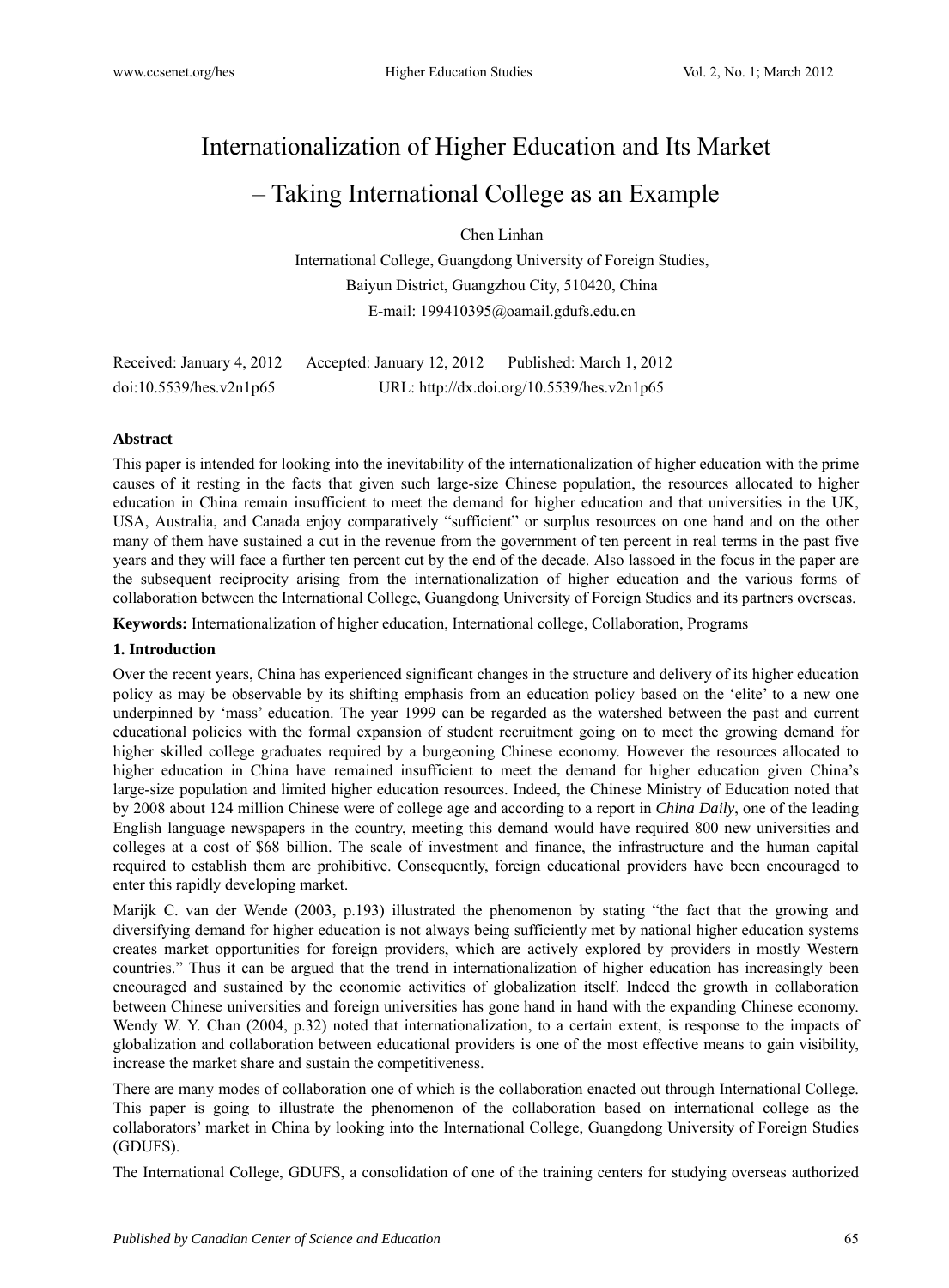by the Chinese Service Centre of Scholarly Exchange under the Ministry of Education, a training department of foreign languages for improving the foreign language proficiency of home scholars and a language proficiency test center, was founded in 2004 with the permission from the Department of Higher Education of the People's Government of Guangdong Province. Ever since its establishment, the International College has been attaching increasingly great importance to training students for studying overseas and collaborating with the partner universities abroad. It aims to cultivate the talent of those who are able to take part in international competition, using their expertise. Students who reach the entry requirements (passing the prerequisite modules and meeting a range of the IELTS requirements) can further their education in the cooperative universities overseas of their choice, receiving a bachelor's degree awarded by the partner universities.

#### **2. Demand and Supply**

As far as the demand is concerned, two elements, at least, should be taken into consideration. The insufficient resource base of higher education in China has already been mentioned, whilst universities in the UK, USA, Australia, and Canada enjoy comparatively "sufficient" resources. To attract more students from nations outside the European Union to British Universities, the UK government encouraged the universities to recruit more students. As early as Tony Blair's administration, the UK government launched a campaign of recruiting more overseas students. The universities in the USA, Canada and Australia have their own foreign student recruitment targets. As Margaret Kinnell (1987, p.7) pointed out, "universities had sustained a cut in revenue from government of ten percent in real terms in the past five years and they would face a further ten percent cut by the end of the decade. With the prospect of such bleak financial outlook they must therefore look to other sources of revenue."

There has been a great demand for higher education in China. On one hand, only 23 percent of the young people of college age have the chance to receive higher education. They encounter the inevitable effects of a relative resource shortage. To solve the problem in the near future seems to be impossible because of the large-size Chinese population and the strained financial capability of the government. On the other hand, the universities in China vary in many respects in terms of reputation, fame, social recognition, curriculum, ranking, etc. One third of the universities run four-year programs while the rest operate 2- or 3-year programs. The different attributes amongst the universities create a great difference of attraction upon which students base their University choice . When some of the students cannot go to the suitable universities that they define as 'good', they may turn to the universities outside China. But the high tuition fee is the main barrier preventing them from consuming all their university education abroad. For instance, it might cost a student nearly £30,000 as tuition fees and £20,000, covering accommodation, transport and other basic expenses, which amounts to 500,000 yuan in RMB's worth to finish the three-year bachelor study in University of Central Lancashire (http://www.uclan/information/international/fees\_and\_funding/fees.php) in UK, for example. By contrast, choosing to study in the international college, that is, spending two years in China first and finish the last year in a cooperative university overseas, can help them reduce the expenses by 70%. For example, students in the International College, GDUFS only need to spend per year RMB 45,000 yuan for the tuition fee and RMB 13,000 yuan for accommodation, food and travelling expenses. Therefore, the income constraint provides an opportunity for international education providers to run different programs, such as franchised or articulation programmes, develop branch campuses and so on.

Naturally, universities both in China and from abroad invest in various programs to tap the potential interest inherent in a large market. The international activities of many universities in China and of those from abroad have expanded dramatically in the past decades. Altbach & Knight (2007, p.209) classify the modes of the international activities as follows:

Cross-border supply - This mode may include distance education (e-learning) and franchising courses or degrees. It does not necessarily require the physical movement of the educational consumer or provider.

Consumption abroad - The consumer moves to the country of the provider. This mode includes traditional student mobility.

Commercial presence - The service provider establishes facilities in another country including branch campuses and joint ventures with local institutions.

Presence of natural persons - This mode includes persons such as professors and researchers, who temporarily travel to another country to provide educational services.

International colleges can thus be located in this context, their form usually possessing some of the following characteristics:

Split-site education - two years study at the home university, and one or two years' completion of study at the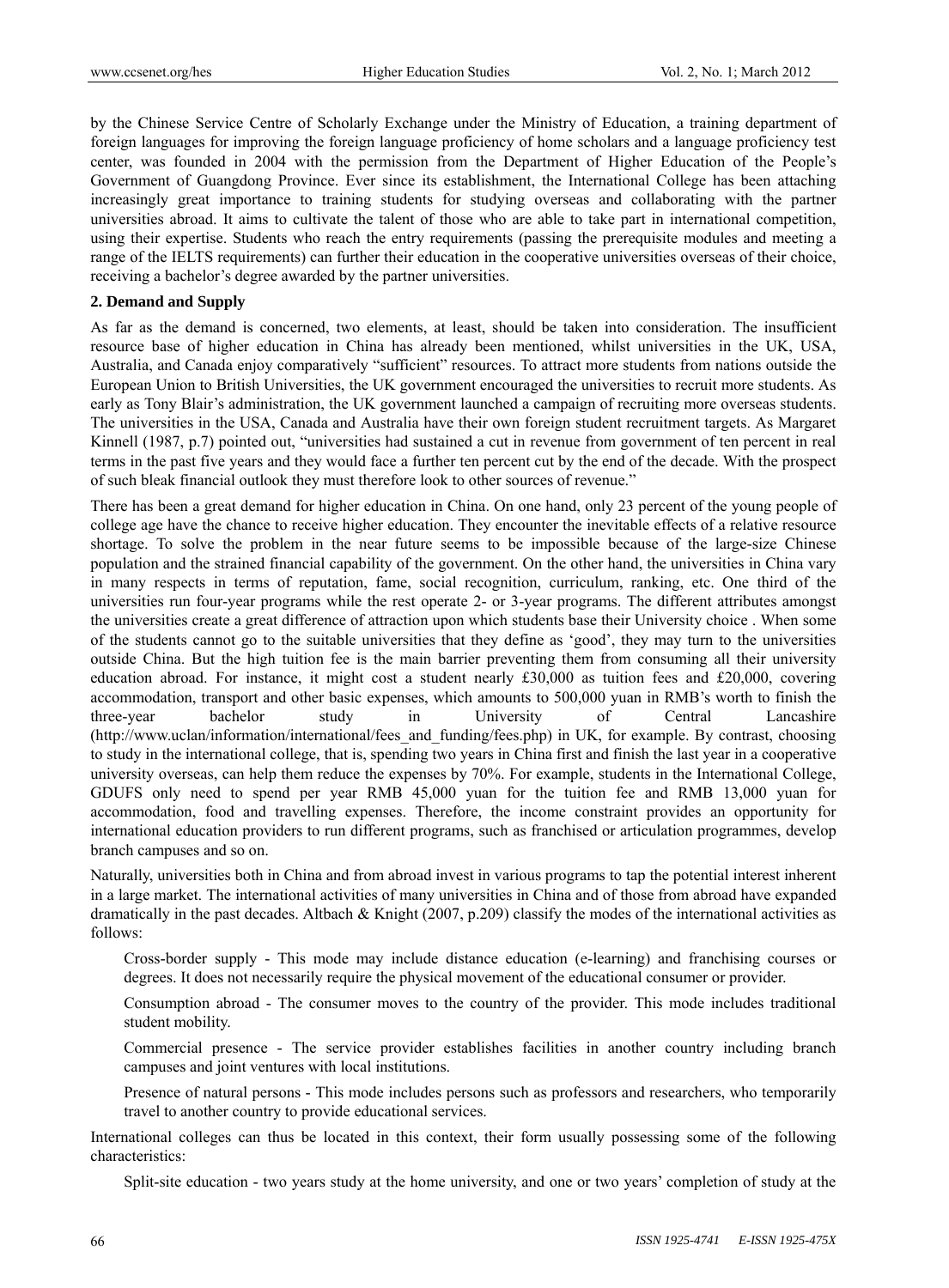#### partner university abroad

Localization of human capital - most of the lecturers are supplied by the home university thereby minimizing the cost base

Support from the partner university - the partner universities support the joint programs by sending staff to help teaching and assure and enhance the programs to ensure appropriate quality

Degree awarding - the successful completion of a student's study leads to the degree of the partner university

Thus the existence of international colleges in the education market ensures that many students' expectations in receiving a higher education of their choice are met.

#### **3. Successful Factors**

Mazzarol (1998, pp.163-175) of Curtin University of Technology, Australia, examined four characteristics of education: the nature of the education service act, the relationship with the customer, the level of customization and judgment in service delivery and the nature of demand relative to supply. He then went on to examine 17 critical success factors for international education marketing based on these four characteristics. The educational and management practice of the International College, GDUFS, may be grouped according to the key factors of Mazzarol's study:

#### *3.1 Image and Resources*

Mazzarol lists image and resources and coalition and forward integration as the two most important factors for success for an educational institution in international markets. An international college when cooperating with partners offshore selects partners with a different set of attributes in accordance with the requirements of the Chinese market.

When selecting partner universities, various factors including university image, educational resources, academic strengths and locations are taken into consideration by the International College, GDUFS, for example. The International College has established 24 undergraduate top-up programs with institutions in the UK, America, Australia, Canada, France and Korea. Taking the UK programs as an example, GDUFS has selected partners such as Lancaster University, University of Leicester, University of Essex, Coventry University, University of Gloucestershire, University of Central Lancashire and the University of Westminster. As a result, on one hand, students therefore are provided with various choices including very high ranking Universities such as Lancaster University which has always been very popular among the Chinese students in recent years. On the other hand, those students who are academically not very well qualified for entering a good Chinese university and who simply want to receive higher education at a 'modest' price are not too much concerned with the image of the overseas institution. Besides, those overseas universities obtain different educational resources and academic strengths, which can be reflected in the courses available. Various courses, such as Finance, Marketing, Management, etc. are provided for the students to choose.

#### *3.2 Coalition and Forward Integration*

According to Mazzarol (1988), many researchers have noticed the importance of possessing international strategic alliances or coalitions. Guangdong University of Foreign Studies, as one of the top three Chinese foreign studies universities, is proud of its international education communication and exchanges. It has set up educational links with 125 educational institutions in many countries and regions and the cooperation with the present partners is highly renowned.

The first phase of the educational service is a very important strategy in order to be able to recruit students. There are two decisions that have to be made concurrently, namely, the financial decision and secondly, the 'when' decision. Firstly, many families may not be able to afford the exceedingly high tuition fees if the child has to study offshore for three or four years for the bachelor's degree but they can strive to pay part of the tuition fee. The existence of international colleges can provide a partial solution to this financial problem. Secondly, parents have to decide when to send their children to study offshore and this may entail a decision as to their children's maturity. International colleges offer a period of transition in which their children can learn how to live independently of their families but within familiar confines of their home country.

## *3.3 Possession of Offshore Teaching Programs*

Nicouland (1989, pp.55-65) notes that the inseparability of education production and consumption increases the need for international educational service exporters to integrate forward into the overseas marketing channel and to establish "foreign manufacturing facilities". Services such as education involve a high degree of "consumer/producer interaction" thereby creating a strong desire for direct control and presence by the producer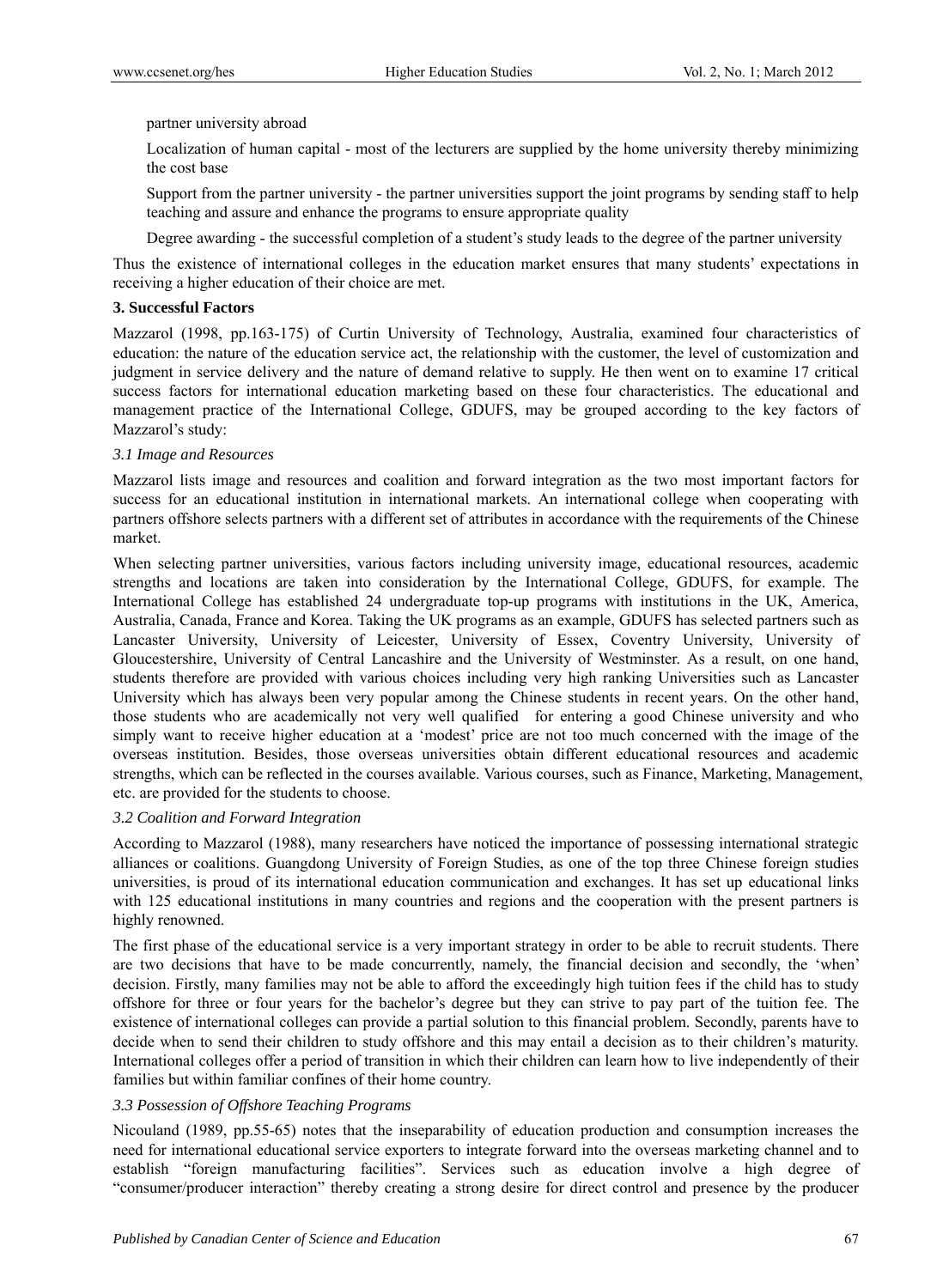during the early phases of export development (Vanermerwe and Chadwick, 1989, pp.79-93).

If we take again, Guangdong University of Foreign Studies, as an example, currently the university cooperates with many partners in the UK, the US and Australia, running  $2+2$ ,  $2+1.5$  or  $2+1$  programs all dependent upon the specific requirements of the partners and the applicants themselves. Students study at the International College for the first two years, conforming to the theory on the interaction between consumer and producer in the early phase of export development. This form of cooperation has turned out to be successful with partner universities reporting positive comments about the performance of the students. At the University of Queensland, for example, the average performance score of the domestic students was 5.0 in 2006 while the average performance score of the students sent by the International College, GDUFS, was 5.8, at a significantly higher level.

## *3.4 Ability to Offer a Broad Range of Courses/Programs*

Mazzarol (1998) further suggests that the ability to offer a broad range of courses and programs is also a potential source of competitive advantage in international marketing.

This is the case with the International College, GDUFS, which can attract a broad range of students with many different needs. It is because the International College is based at GDUFS which is composed of 17 different Faculties and Schools such as the Faculty of English Language and Culture, the School of English for International Business, the School of Economics and International Trade, the School of Journalism, the School of Informatics that the International College can offer a broad range of programs with the full and active support of the faculties. Therefore the resource base of the International College, GDUFS, provides program diversity in courses such as Economics, International Business Management, International Marketing, International Finance, International Journalism, Computing Science, TESL, Media and Cultural Studies, etc.

## *3.5 Quality and Expertise of Staff*

Bharadwaj et al. (1993, pp.19-40) highlight the importance of organizational learning and expertise as a source of competitive advantage.

As mentioned earlier, Guangdong University of Foreign Studies is one of the three top foreign studies universities in China, famous for its high level of teaching and high quality of staff. This has been exploited in the practice by the International College ever since its establishment and explains why on average 90% of the students can be successfully who are sent to our partner universities every year. Our teaching has been highly appreciated throughout South China.

Moreover, for every course (not including language courses) available at the International College, we apply the course accreditation process to it by inviting once two years the experts and professors from the partner universities to teach or oversee the classroom teaching conducted by the home teachers and by having officials from the Chinese Service Centre of Scholarly Exchange under the Ministry of Education come for inspection on a yearly basis. The top priority of the International College is always quality education and professionalism.

Lastly, in order to reflect the characteristics of internationalization, each year, the International College sends one or two teaching staff to those cooperative universities, covering the UK, America, Australia, etc. for short visits or pursuing degrees, which is good for teaching staff to absorb advanced knowledge and keep abreast of the latest developments in education.

## *3.6 Strict Administration over the Students*

There are many other factors that contribute to the successful operation of the International College in recent years. A further feature worth mentioning here is the strict administration over the students.

For example, any use of mobile phones is strictly forbidden in class; any form of electronic games is forbidden in the college including student dormitories; attendance is a must with students disqualified from taking the final examination if they are absent for one third of the total class hours of the relevant courses; three failures in examinations in one semester will lead to students repeating the whole year or being expelled; cheating in one examination will also lead to the cheater repeating the whole year or being expelled. GDUFS has taken the view that only under strict administration will the students learn how to work in a conscientious manner.

All the above factors have contributed to the successful operation of the International College, GDUFS. From 2009 to 2011, 1, 816 students have successfully passed prerequisite modules in the International College, met IELTS requirements and continued to study their rest courses abroad.

#### **4. Conclusion**

With the deepening of economic globalization, the internationalization of China's higher education has developed